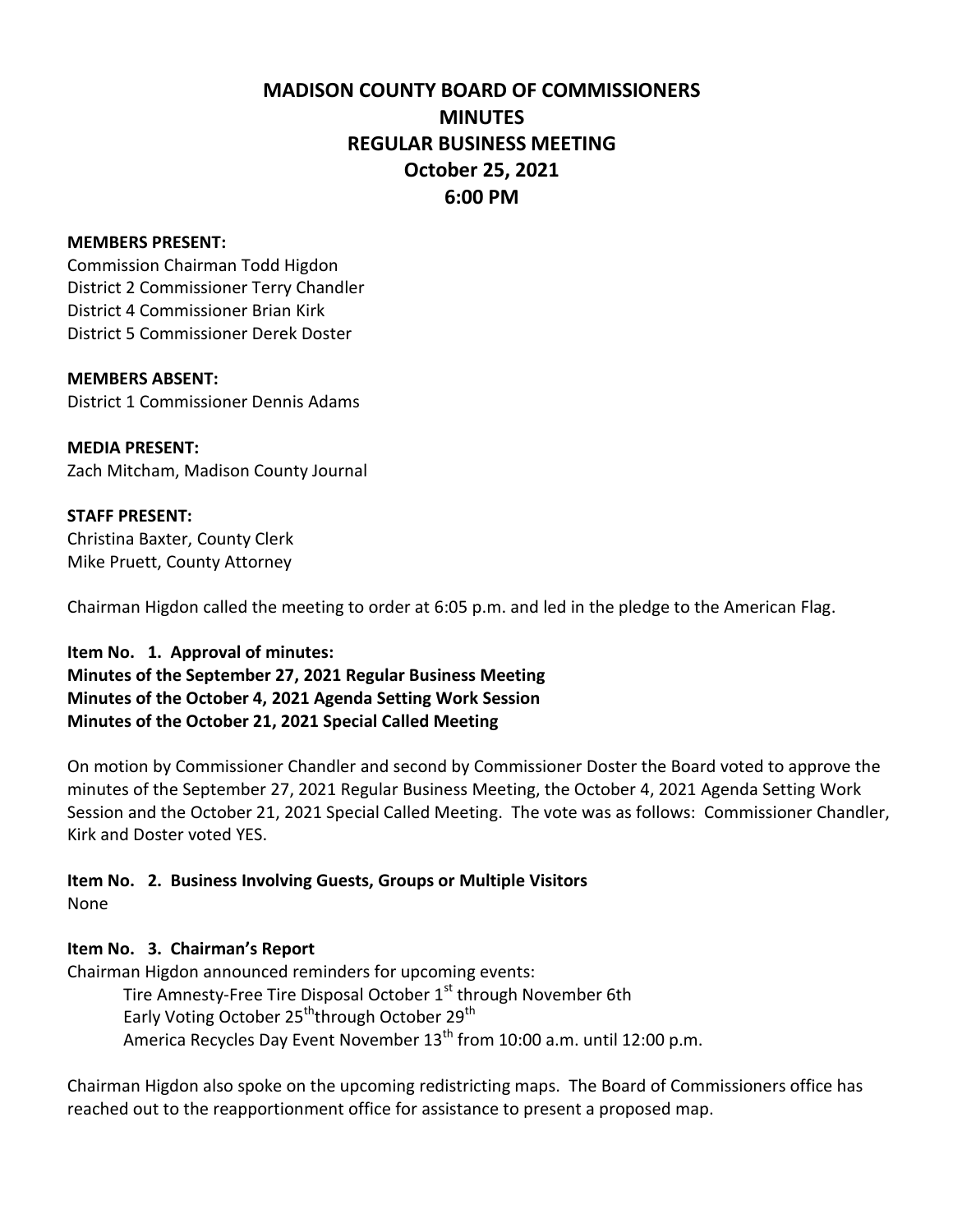Chairman Higdon previously presented two proclamations this month; the Retired Educators of Georgia proclaiming November 7, 2021 as Retired Educators Day. Higdon also presented a proclamation to the Board of Education commending the Madison County School Districting for ranking 10<sup>th</sup> in the State of Georgia's best School Districts.

Chairman Higdon gave the Quarterly Courthouse Security Division report along with Building and Zoning monthly reports.

Chairman Higdon also announced that the Madison County Board of Commissioners have received a Georgia Broadband Ready Community Certification.

## **Item No. 4. Statements and Remarks from Citizens on agenda items**

Chairman Higdon asked if there were any statements or remarks on agenda items. No one came forward.

## **OLD BUSINESS:**

## **Item No. 5. Discuss 2022 LMIG road projects**

Commissioner Doster requested Public Works Director, Alan Lapczynski present to the Board a breakdown of each road and the work that will need to be completed. Commissioner Doster also wants to reach out to the cities during the LMIG process to see if any collaboration may be needed.

Commissioner Kirk requested for the total millage for Macedonia Church Road.

## **Item No. 6. Consider adopting Bluestone Hills Lane**

After Board discussion Chairman Higdon tabled Item 6. The Board discussed requiring guidelines for future adoptions of private drives to county roads. The Board also discussed the option to implement a special tax district for citizen of those private drives. The Special tax would counterbalance the cost of adopting private drives that do not meet county road regulations.

## **Item No. 7. Consider Request for Proposal for Uniforms & Coach Apparel for the Madison County Recreation Department**

## **Item No. 8. Consider Request for Proposal for Concession Operations for the Madison County Recreation Department**

Items 7 and 8 were taken as one vote. On motion by Commissioner Doster and second by Commissioner Kirk the Board voted to approve the Request for Proposals for Uniforms & Coach Apparel and Concession Operations for the Madison County Recreation Department. The vote was as follows: Commissioner Chandler, Kirk and Doster voted YES.